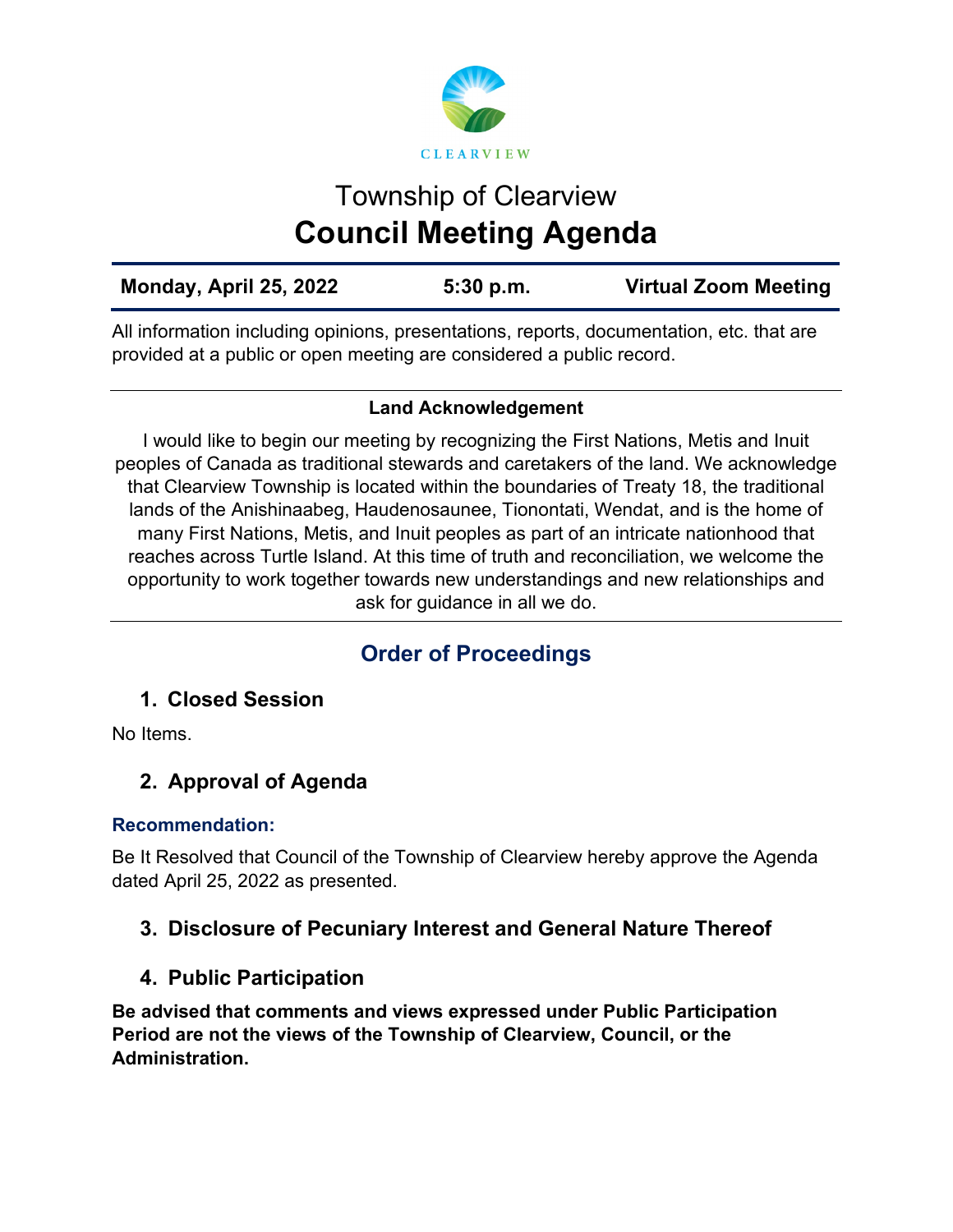Written comments will be received until noon on April 25<sup>th</sup>, 2022. Please note that any submissions received after 12:00 noon will not be added to the April 25<sup>th</sup> Council agenda.

To submit a comment, the public must use the public participation portal on the Township's website at:

<https://www.clearview.ca/government-committees/council/public-participation-period>

### **4.1 [Donna Baylis \(Climate Emergency Declaration\)](https://www.clearview.ca/sites/default/files/uploads/publications/4.1_donna_baylis_climate_emergency_declaration.pdf)**

### **5. Deputations and Presentations**

**5.1 [Support for Councillor McKechnie's Climate Emergency Motion](https://www.clearview.ca/sites/default/files/uploads/publications/5.1_clearview_township_climate_emergency_motion.pdf)** Presentation by: Suzanne Wesetvik

### **6. Public Meetings**

No public meetings.

### **7. Approval of Council Meeting Minutes**

### **Recommendation:**

Be It Resolved that Council of the Township of Clearview hereby approves the Minutes of the following Council Meetings as presented:

- **[April 6, 2022 Special Council Meeting](https://www.clearview.ca/sites/default/files/uploads/publications/2022-04-06_special_council_meeting_minutes.pdf)**
- **[April 11, 2022 Regular Council Meeting](https://www.clearview.ca/sites/default/files/uploads/publications/2022-04-11_council_meeting_minutes.pdf)**
- **8. Business arising from Minutes (if any)**
- **9. Communications from the Mayor**
- **9.1. Closed Session Report (no report)**
- **9.2. [National Volunteer Week Proclamation \(April 24 30\)](https://www.clearview.ca/sites/default/files/uploads/publications/9.2_national_volunteer_week_proclamation_april_24-30.pdf)**

### **Recommendation:**

Be It Resolved that Council of the Township of Clearview hereby support the proclamation from the Office of the Mayor to declare April  $24 - 30<sup>th</sup>$  as National Volunteer Week.

**9.3. [Town of the Blue Mountains – PIC Notice for Transportation Master Plan](https://www.clearview.ca/sites/default/files/uploads/publications/9.3_town_of_the_blue_mountains_-_pic_notice_for_transportation_master_plan.pdf)**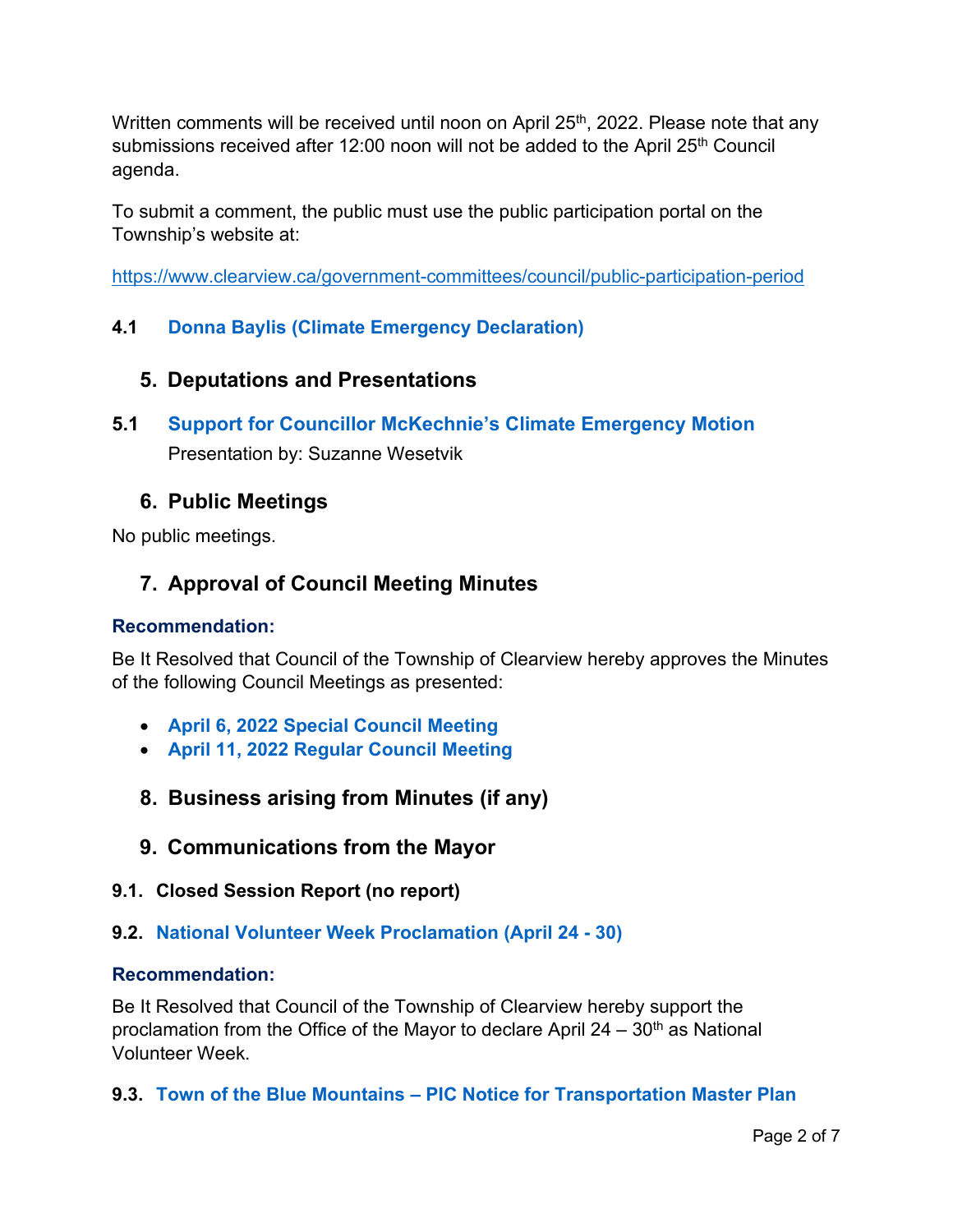### **9.4. [Town of Wasaga Beach – Response to TBM's South Georgian Bay Regional](https://www.clearview.ca/sites/default/files/uploads/publications/9.4_town_of_wasaga_beach_-_response_to_tbms_south_georgian_bay_regional_government.pdf)  [Government](https://www.clearview.ca/sites/default/files/uploads/publications/9.4_town_of_wasaga_beach_-_response_to_tbms_south_georgian_bay_regional_government.pdf)**

#### **Recommendation:**

Be It Resolved that Council of the Township of Clearview hereby receive Communications from the Mayor for information.

### **10. County Reports and Information**

No Items.

### **11. Council Reports and Community Announcements**

### **11.1. Ward Reports**

### **12. Department Reports and By-laws**

### **Community Services**

### **[CS-016-2022 Building Department Annual Fee Report](https://www.clearview.ca/sites/default/files/uploads/publications/cs-016-2022_2021_annual_building_department_fee_report.pdf)**

#### **Recommendation:**

Be It Resolved that Council of the Township of Clearview hereby:

1) Receive report CS-016-2022 Building Department Annual Fee Report dated April 25, 2022, for information.

#### **[CS-017-2022 Building Department Activities Report January – March 2022](https://www.clearview.ca/sites/default/files/uploads/publications/cs-017-2022_building_department_activities_report_january_-_march_2022.pdf)**

#### **Recommendation:**

Be It Resolved that Council of the Township of Clearview hereby:

1) Receive report CS-017-2022 Building Department Activities Report for the months of January – March 2022, for information.

### **[CS-018-2022 Housekeeping Zoning By-law Amendment 2022](https://www.clearview.ca/sites/default/files/uploads/publications/cs-018-2022_-_housekeeping_zoning_by-law_amendment_2022_2.pdf)**

#### **Recommendation:**

Be It Resolved that Council of the Township of Clearview hereby:

1) Receive report CS-018-2022 (Housekeeping Zoning By-law Amendment) dated April 25, 2022; and,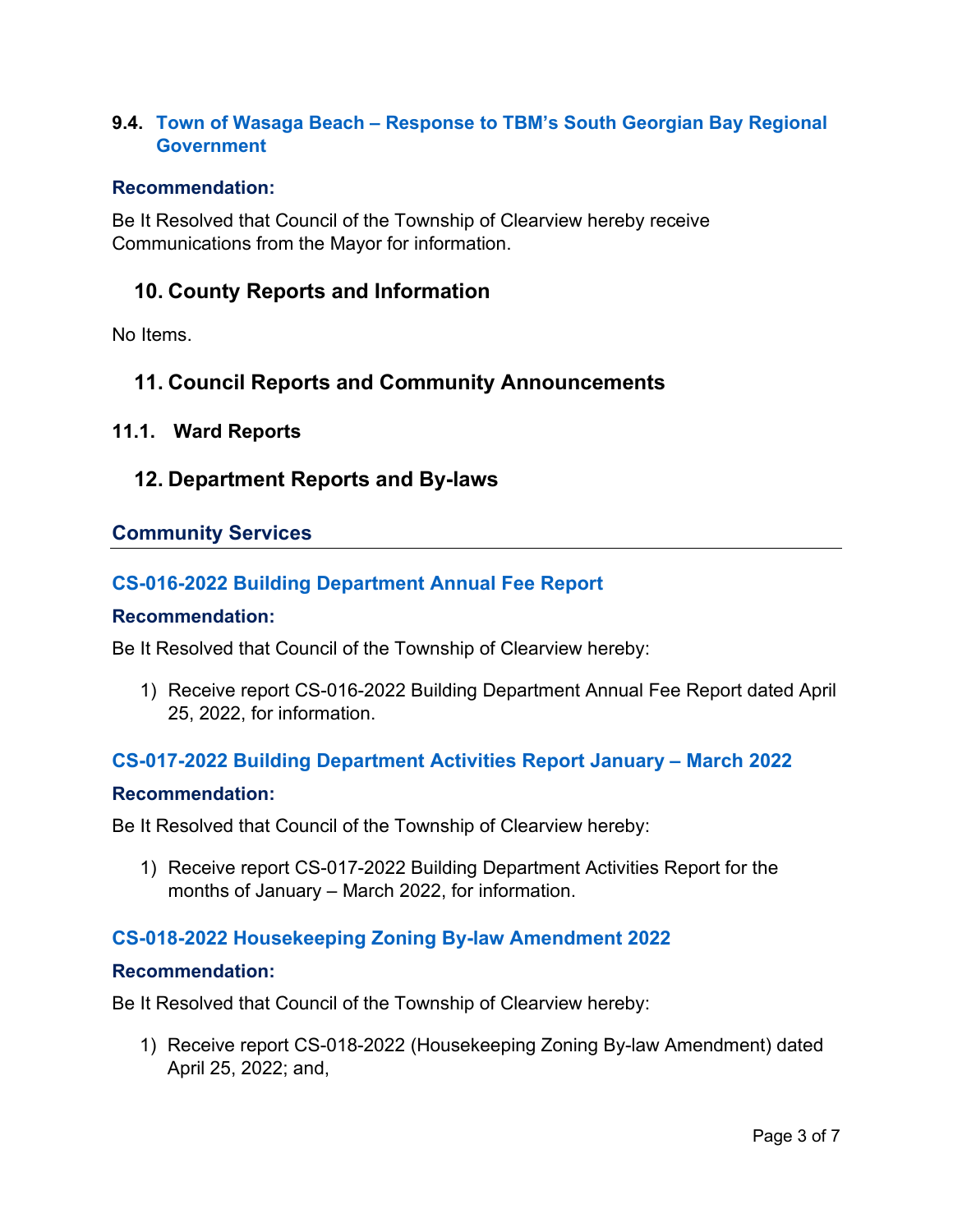2) Direct Staff to hold a public meeting for the 2022 Housekeeping Zoning By-law Amendment.

### **Parks, Culture and Recreation**

### **[PCR-006-2022 RFQ Approval – Ice Resurfacer Stayner Arena](https://www.clearview.ca/sites/default/files/uploads/publications/pcr-006-2022_rfp_approval_for_stayner_ice_resurfacer.pdf)**

### **Recommendation:**

Be It Resolved that Council of the Township of Clearview hereby:

- 1) Receive report PCR-006-2022 (Request for Quotation Approval Ice Resurfacer Stayner Arena) dated April 25, 2022; and,
- 2) That Council approve the quotation submitted by Resurface Corp. in the amount of \$138,500 plus HST for the Olympia Millennium E battery operated ice resurfacer for the Stayner Arena; and,
- 3) That any overages above the budgeted amount for the ice resurfacer be funded through the Arena Equipment Replacement Reserve.

### **[PCR-007-2022 Approval Stayner Arena Lobby Flooring](https://www.clearview.ca/sites/default/files/uploads/publications/pcr-007-2022_approval_for_stayner_arena_flooring.pdf)**

### **Recommendation:**

Be It Resolved that Council of the Township of Clearview hereby:

- 1) Receive report PCR-007-2022 (Approval Stayner Arena Lobby Flooring) dated April 25, 2022; and,
- 2) That Council approve the quotation submitted by Dean's Flooring One in the amount of \$51,861.55 plus HST, sole sourcing for the specialized Triumph rubber tiles.

### **Public Works**

### **[PW-014-2022 Culvert 220a-60 Rehabilitation Tender Award](https://www.clearview.ca/sites/default/files/uploads/publications/pw-014-2022_culvert_220a-60_rehabilitation_tender_award.pdf)**

### **Recommendation:**

Be It Resolved that Council of the Township of Clearview hereby:

- 1) Receive report PW-014-2022 (Culvert 220a-60 Rehabilitation Tender Award) dated April 25, 2022; and,
- 2) Award the Tender submitted by Jarlian Construction Inc. in the amount \$501,765.20 (including HST) for the rehabilitation of Culvert 220a-60.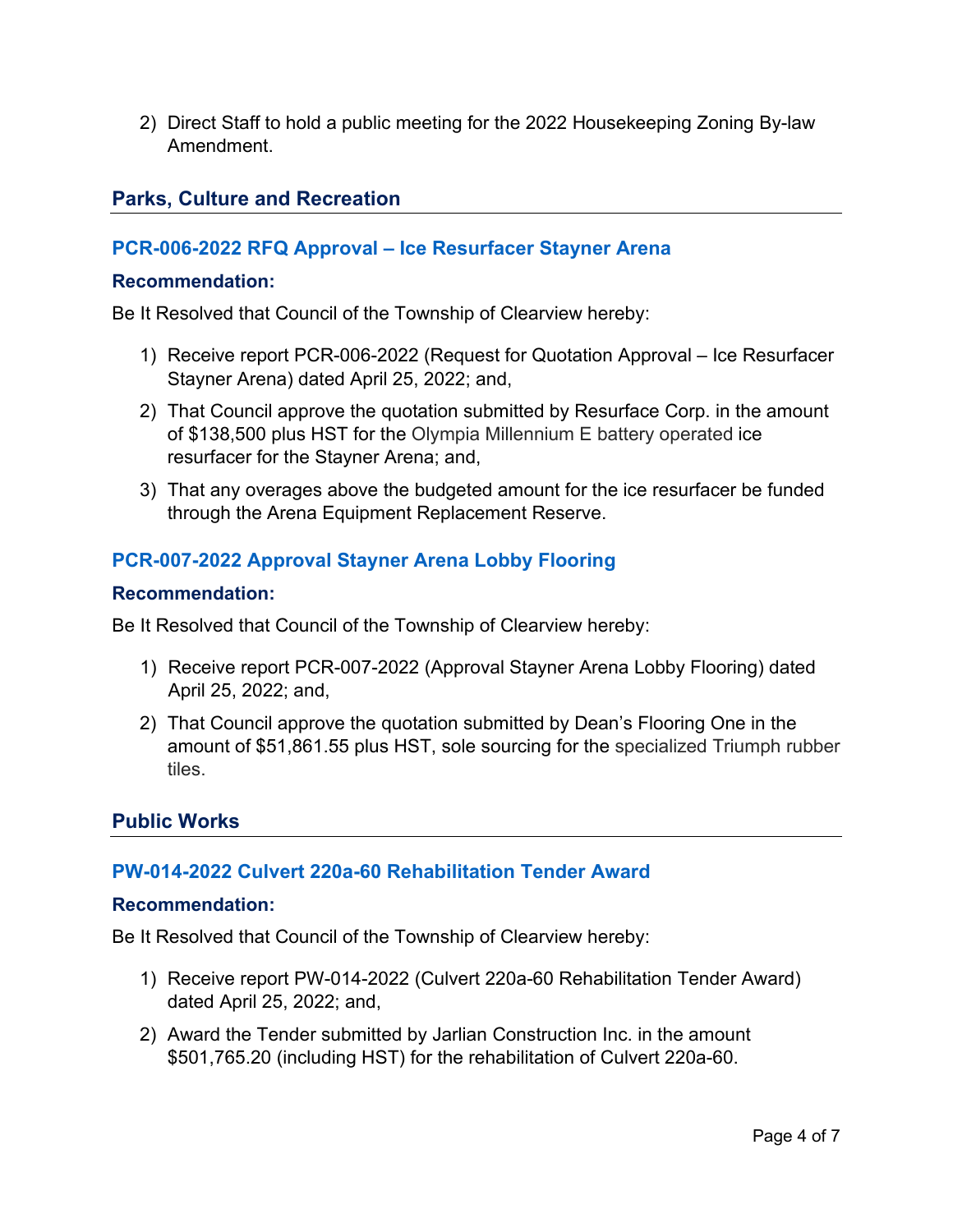### **[PW-015-2022 Stayner Sand Building RFP Award](https://www.clearview.ca/sites/default/files/uploads/publications/pw-015-2022_stayner_sand_building_rfp_award.pdf)**

#### **Recommendation:**

Be It Resolved that Council of the Township of Clearview hereby:

- 1) Receive report PW-015-2022 (Stayner Sand Building Request for Proposal Award) dated April 25, 2022; and,
- 2) Award the Request for Proposal for the Stayner Sand Building project to Van Pelt Construction Inc. in the amount of \$3,321,273.00 (excluding HST).

### **Finance Department**

#### **[FIN-007-2022 Delinquent Utility Bill Collections Policy Update](https://www.clearview.ca/sites/default/files/uploads/publications/fin-007-2022_delinquent_utility_bills_collection.pdf)**

#### **Recommendation:**

Be It Resolved that Council of the Township of Clearview hereby:

- 1) Receives report FIN-007-2022 (Delinquent Utility Bill Collections Policy Update) dated April 25, 2022; and,
- 2) Approves the revised Delinquent Utility Bill Collections Policy attached as Appendix A to this report.

### **By-laws**

### **[22-27 Amend Parking Control By-law 07-26 \(No Parking on Concession 10](https://www.clearview.ca/sites/default/files/uploads/publications/22-27_amend_parking_control_by-law_07-36_no_parking_conc_10_nott.pdf)  [Nottawasaga\)](https://www.clearview.ca/sites/default/files/uploads/publications/22-27_amend_parking_control_by-law_07-36_no_parking_conc_10_nott.pdf)**

#### **Recommendation:**

Be It Resolved that By-law 22-27, being a by-law that amends Parking Control By-law 07-26 to designate no parking zones on a portion of Concession 10 Nottawasaga, be presented and read a first, second and third time and finally passed this 25<sup>th</sup> day of April, 2022.

### **13. Notice of Motion/New Business**

#### **Councillor McKechnie – Climate Emergency**

#### **Recommendation:**

Whereas the UN Intergovernmental Panel on Climate Change Report states that the world has less than 10 years to avert the worst impacts of the climate crisis; and,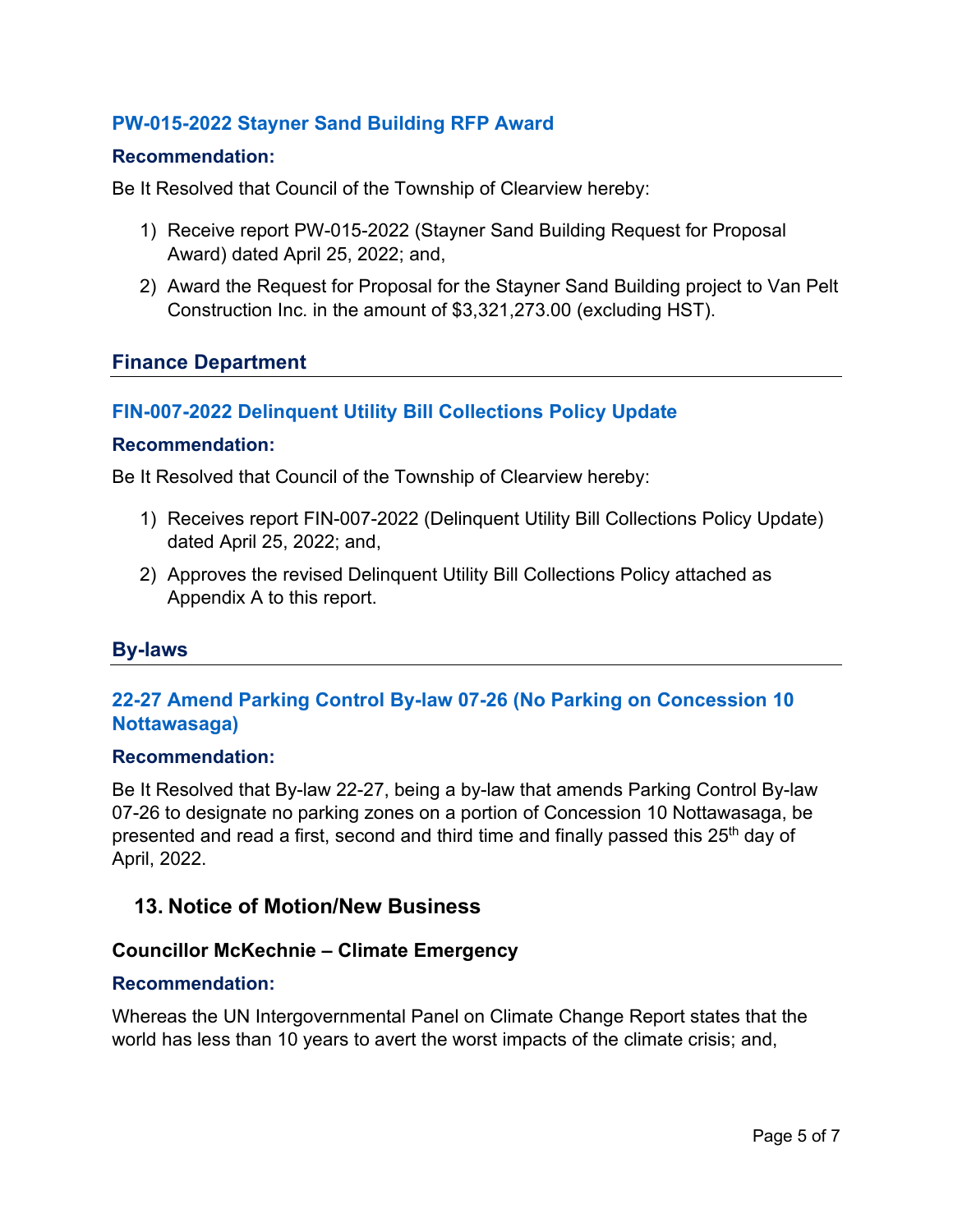Whereas more than 500 municipalities across Canada are acting on climate change, with many of our neighbours including Collingwood, Town of the Blue Mountains, and Wasaga Beach having declared a Climate Emergency; and,

Whereas Clearview Township is a predominantly rural township, where the growing effects of climate change will adversely affect our local economy, particularly our agricultural community, our local infrastructure and our property, leading to increased strain on our budgets, with significant economic and health burdens for our residents; and,

Whereas reducing carbon output may offer additional benefits including improved health and air quality, greater community resilience, economic development and reduced costs;

Now Therefore Be It Resolved That the Township of Clearview officially declares a Climate Emergency to name and deepen our commitment to protecting our economy, our community, and our eco-systems from climate change;

And That Council direct Staff to:

a) Prepare a report containing recommendations for priority action items, implementation measures and associated costs to accelerate and urgently work towards the reduction of emissions and that such report:

> 1. Consider appointing a Climate Action Committee as a Committee of Council, with strong citizen participation; and,

2. Investigate Clearview Township's potential membership in the FCM Partners for Climate Protection (PCP), a free program offering member municipalities advice and support in developing a Climate Action Plan, which would allow Clearview Township access to Infrastructure Canada funding.

b) Include the Climate Emergency in the upcoming Strategic Plan review such that climate implications and adaptations will be considered in all future staff reports through the use of a climate lens.

### **14. [By-law to Confirm Proceedings of Council Meeting](https://www.clearview.ca/sites/default/files/uploads/publications/22-28_confirm_proceedings_april_25_2022.pdf)**

### **Recommendation:**

Be It Resolved that By-Law 22-28, being a by-law to confirm the proceedings of the April 25<sup>th</sup>, 2022 Council Meeting, be presented and read a first, second and third time and finally passed this 25<sup>th</sup> day of April, 2022.